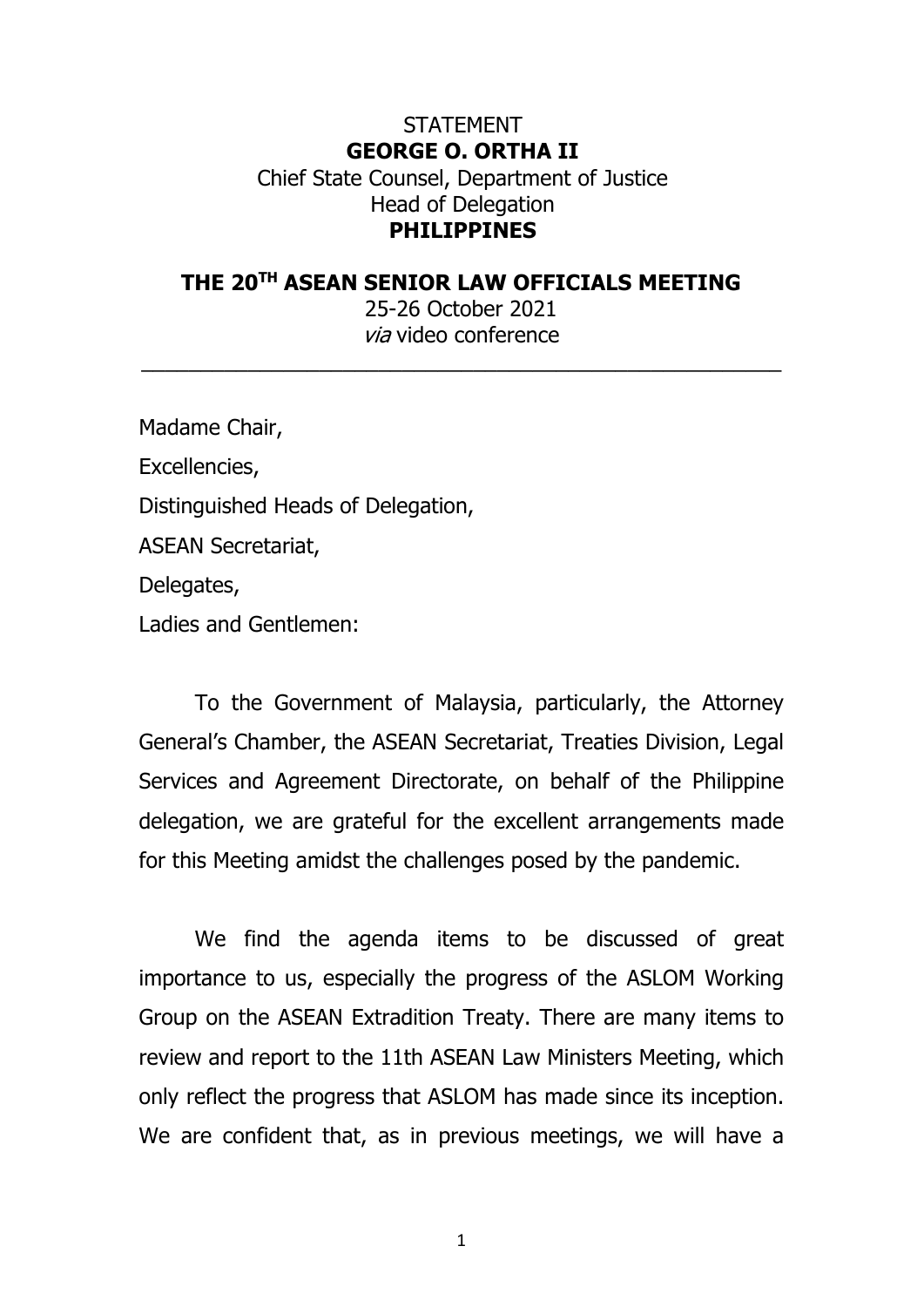fruitful discussion of the topics and issues before us to achieve our goals and complete our tasks.

During the recently concluded 10<sup>th</sup> Meeting of the ASLOM Working Group on Examining the Modalities for the Harmonization of Trade Laws of ASEAN Member States, the Philippines reported on two important issues: first, an update on the Developments pertaining to the International Sale of Goods; and second, an update on the developments of the laws on e-commerce.

Distinguished Heads of delegation, the Philippines expresses its satisfaction with the success of the first meeting of the ASLOM Working Group on the ASEAN Extradition Treaty (ASLOM WG on AET) held last 06-07 April of this year. The Working Group was able to agree on its terms of reference on the drafting of the AET and has started discussions on the working document. We are hopeful that the Working Group will successfully come up with an "agreed final draft AET within two (2) years from the date of endorsement of this Terms of Reference by ASLOM." We look forward to a lively discussion on the final outcome of this important document as we share a common danger from international crime syndicates. This will also complement the ASEAN Mutual Legal Assistance Treaty in Criminal Matters (MLAT). To this end, we are happy to announce that the Philippines is very much willing to host a meeting of the ASLOM WG on AET.

2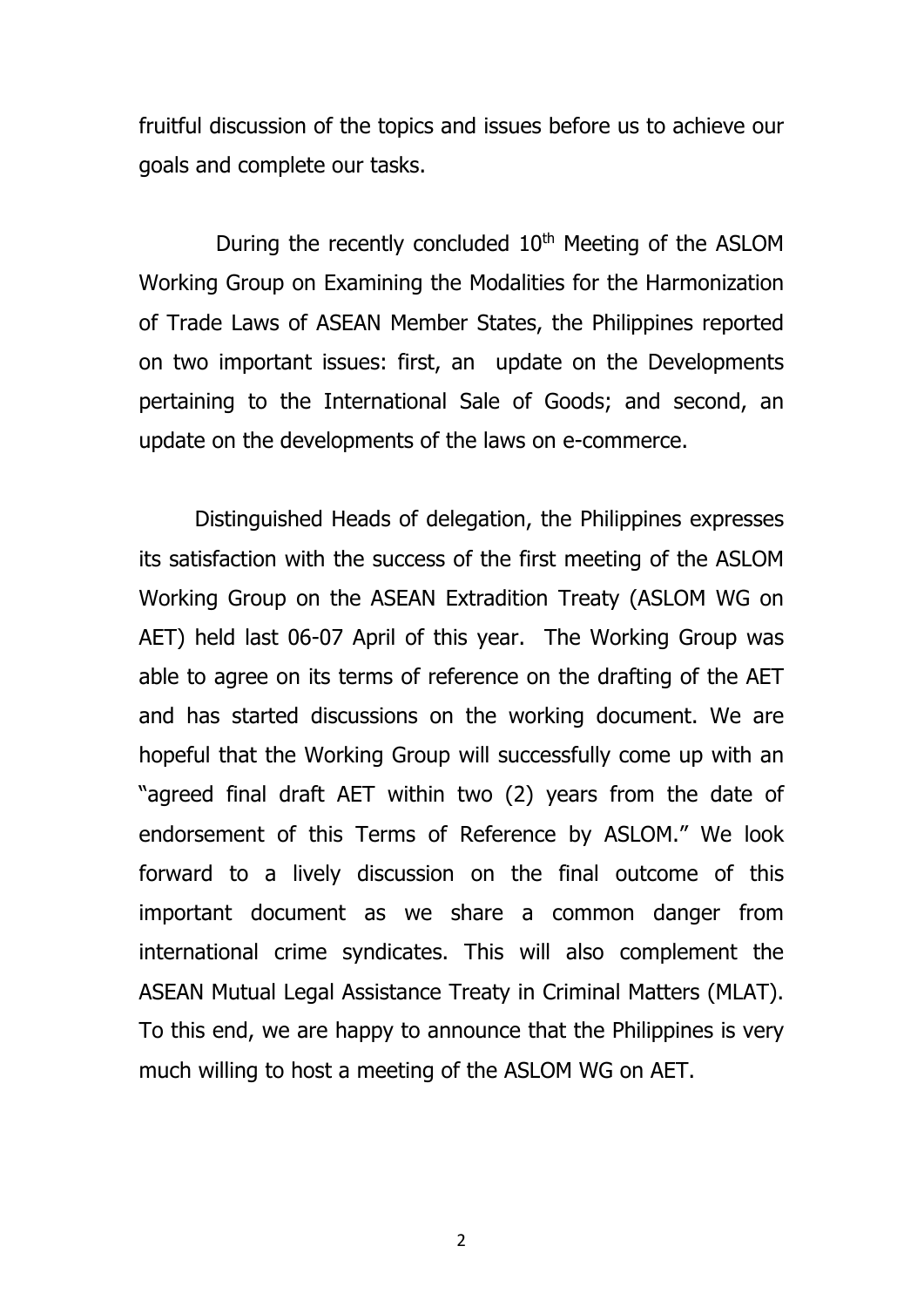Equally important to the Philippines is the proposal to develop an ASEAN-wide Treaty on Transfer of Sentenced Persons. Since its proposal at the 15th ASLOM, there have been two successful ASEAN Law Forum (ALF) conducted in line with the proposed TSP.

While the ALF on TSP helps AMS to gain better understanding of TSP and its benefits, it is due for this Meeting to take this matter into the next level and propose for a technical working group that will serve as an avenue for, at least, likeminded AMS, the development of an ASEAN-wide TSP. We could tap the assistance of the ASEAN Secretariat on how we can come up with a TWG on TSP, utilizing as a guide the modalities of the creation of the ASEAN-MLAT. The elevation into an ASEAN Treaty of the ASEAN-MLAT gives us encouragement on the possibility of having an ASEAN-wide convention on TSP in the future. The proposed convention, after all, manifests the ideal that, hand in hand with serving justice, is giving humanitarian consideration to the sentenced person.

In the light of the new normal developments in our respective countries due to the pandemic, we should look ahead with great optimism that all of us can respond positively to the opportunities that lie before us and successfully overcome the challenges and obstacles that confront us. We must not lose sight of the fact that ASLOM remains a key forum for the development of greater interaction, understanding and friendship among the

3